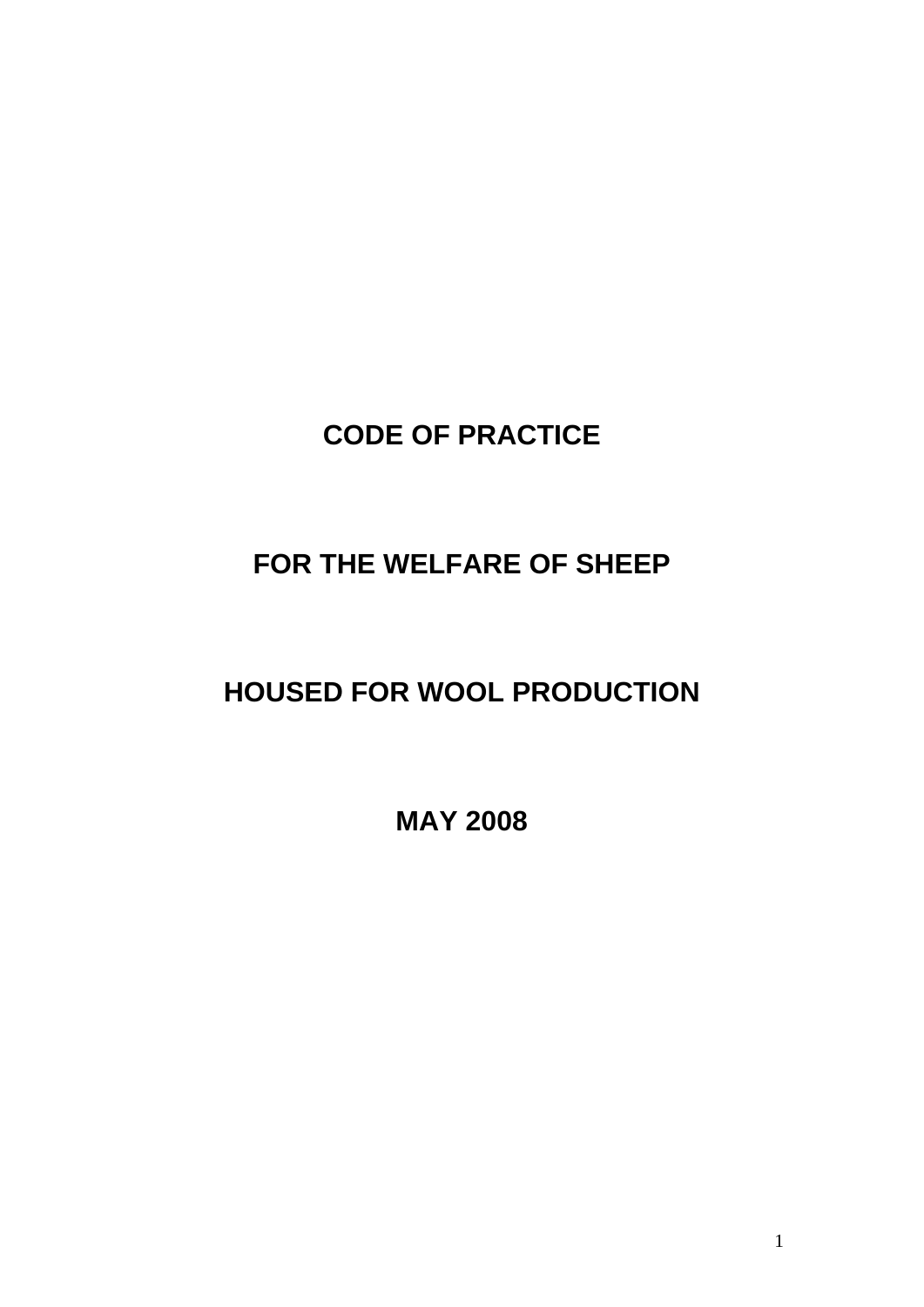# **CONTENTS**

| Introduction                | 3 |
|-----------------------------|---|
| Scope                       | 3 |
| <b>Development Process</b>  | 3 |
| Selection of Sheep          | 4 |
| Food and Water              | 4 |
| Environment                 | 5 |
| Pen Density                 | 6 |
| <b>Management Practices</b> | 6 |
| <b>Biosecurity</b>          | 6 |
| Endorsement                 | 7 |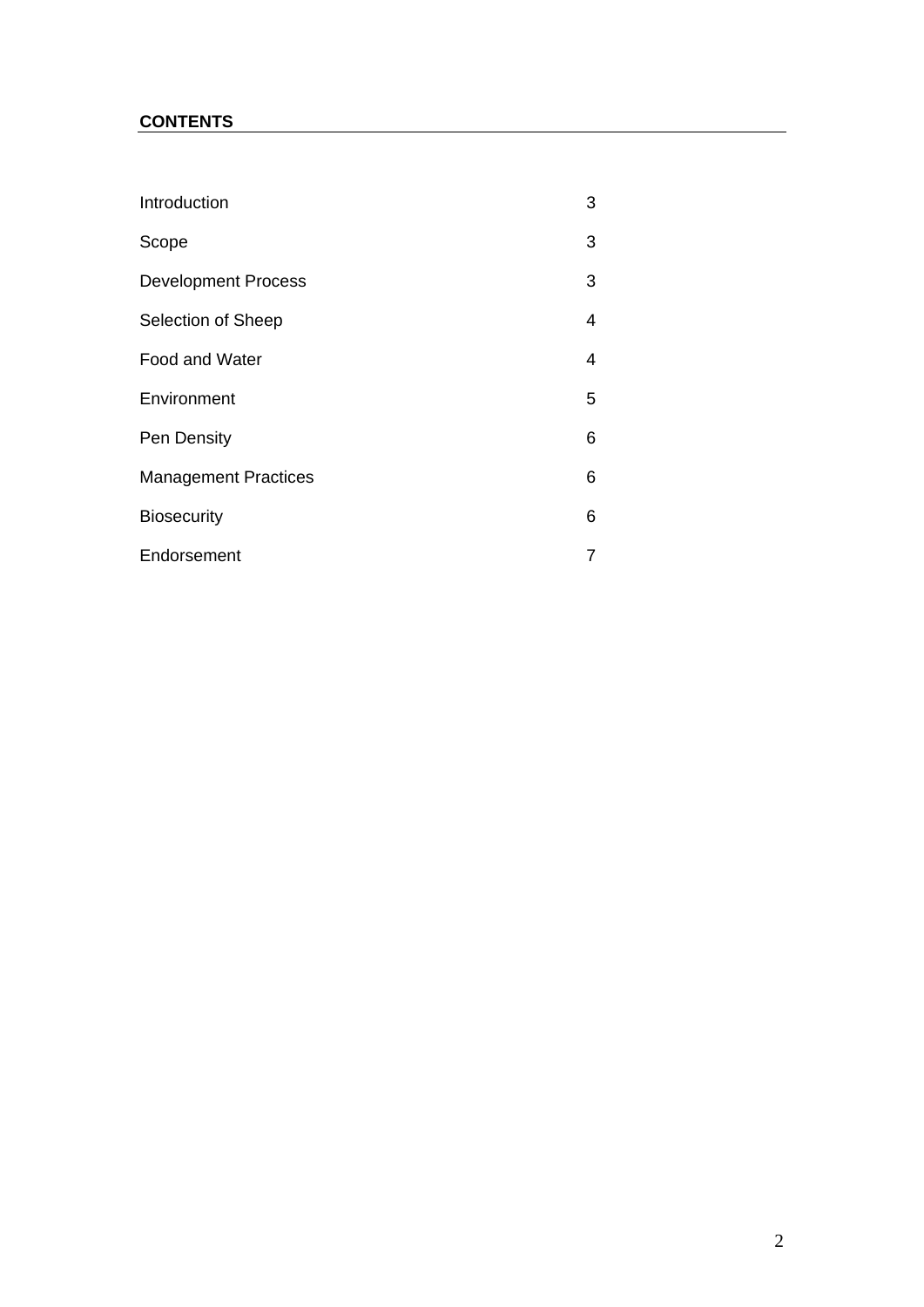#### **Introduction**

The *Code of Practice for the Welfare of Sheep Housed for Wool Production* is a voluntary code that aims to:

- specify the minimum standards of management and husbandry required to maintain the welfare of sheep housed for wool production (text within the boxed area of each section of the code)
- provide industry guidelines for livestock producers and handlers, beyond the minimum standards, to assist them to minimise threats and risks to the welfare of sheep housed for wool production (text outside the boxed area in each section of the code)
- inform all those responsible for the care and management of sheep housed for wool production about their obligations.

#### **Scope**

The standards and guidelines are applicable to all sheep housed for wool production, which includes sheep housed for ultra fine wool production and sheep housed in preparation for sale and show.

The housing of sheep for ultra fine wool production began in the early 1970s when it was noticed that animals kept in sheds for drought-feeding produced an extremely high quality fibre, free from many wool faults found in grazing sheep.

There are approximately 40 ultra fine wool housing systems in Australia, which are concentrated in Victoria, New South Wales and Queensland involving an estimated 25 000 sheep.

Ultra fine merino wool is a luxury fibre used in the manufacture of high quality fashion garments.

#### **Development Process**

This document was developed in consultation with key industry bodies including WoolProducers Australia, Sharlea Society of Australia, Australian Superfine Wool Growers Association, Australian Association of Stud Merino Breeders, state farmer organisations and housed sheep producers.

The *Code of Practice for the Welfare of Sheep Housed for Wool Production* commenced 1 May 2008.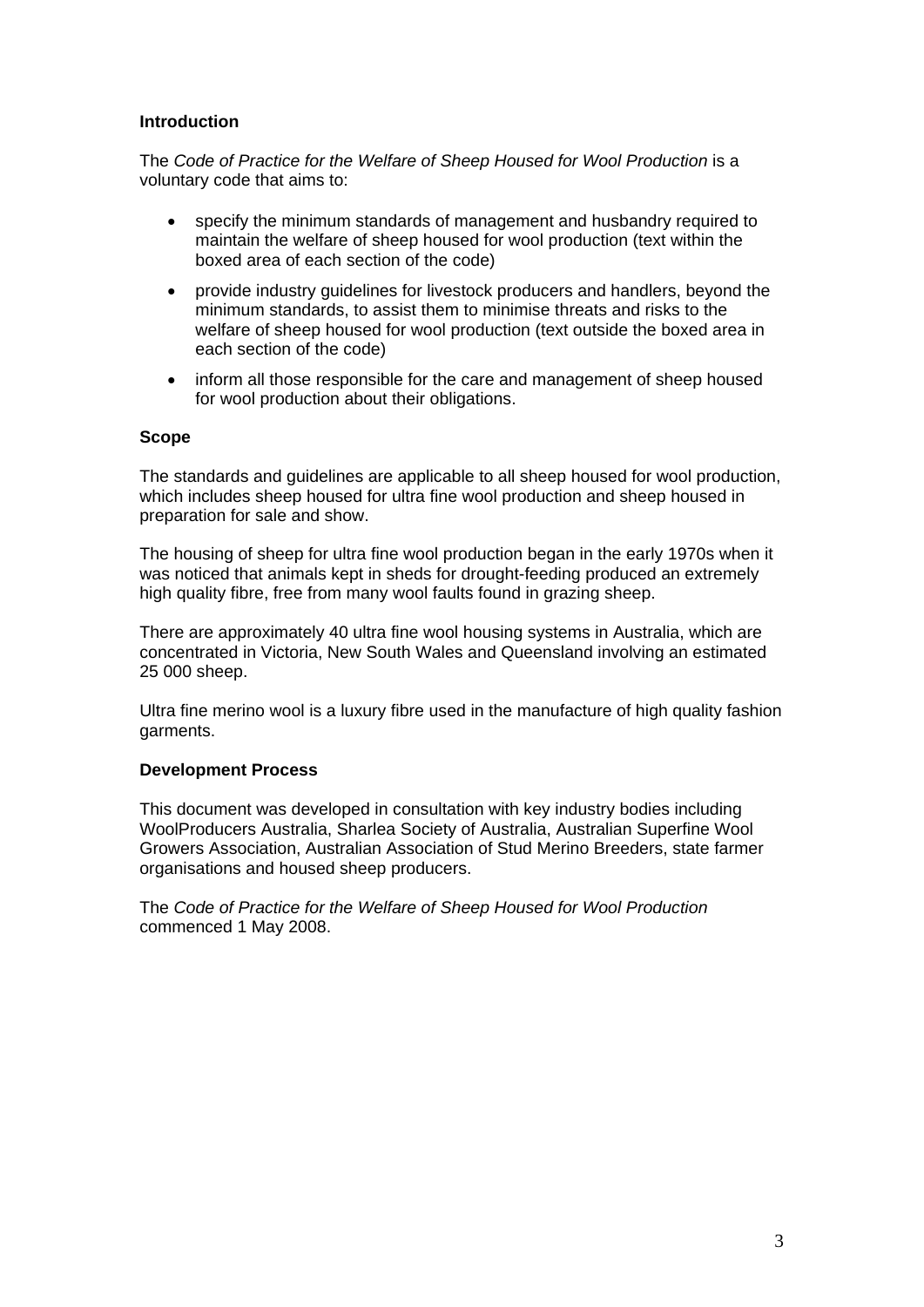#### **1 Selection of Sheep**

- 1.1 Sheep that do not adapt to the housing environment within a reasonable period of time must be removed.
- 1.2 Sheep should be closely monitored when introduced into the shed to ensure they are eating and have adapted to the diet.
- 1.3 Special attention should be given to shy feeders. Management options to accommodate shy feeders may include reducing pen density, sheep composition within pens and trough design.

### **2 Food and Water**

- 2.1 Sheep must be provided with daily access to feed that maintains their health and meets their physiological requirements.
- 2.2 Sheep must be provided with an appropriate level of roughage.
- 2.3 Sheep must have unlimited access to fresh drinking water in appropriately positioned drinking facilities.
- 2.4 Sheep should be provided with coarse fibre for example straw and fed in a way that stimulates the need for sheep to use their oral organs and browse. This has been found to reduce the incidence of wool biting.
- 2.5 When sheep are housed in multiple pens, feeding systems should be designed to reduce bullying and encourage shy feeders. There are a number of ways to achieve this, including:
	- increasing the length of troughs; and,
	- place vertical bars (polled sheep only) on the feeding trough to stop sheep standing sideways, thereby reducing the number of sheep that can feed at one time.
- 2.6 If sheep are to be fed a high grain diet within the housing system, a minimum of fourteen days is needed for the rumen to adapt to the new ration. Grain and/or pellets should be slowly introduced and fed with roughage to reduce the likelihood of sheep experiencing digestive upsets such as grain poisoning.
- 2.7 Drinking equipment should be inspected daily to ensure its correct operation and that pipes, taps and ball valves are not blocked.
- 2.8 Open water troughs should be checked daily and cleaned regularly to prevent faecal contamination and build up of feed/dust material.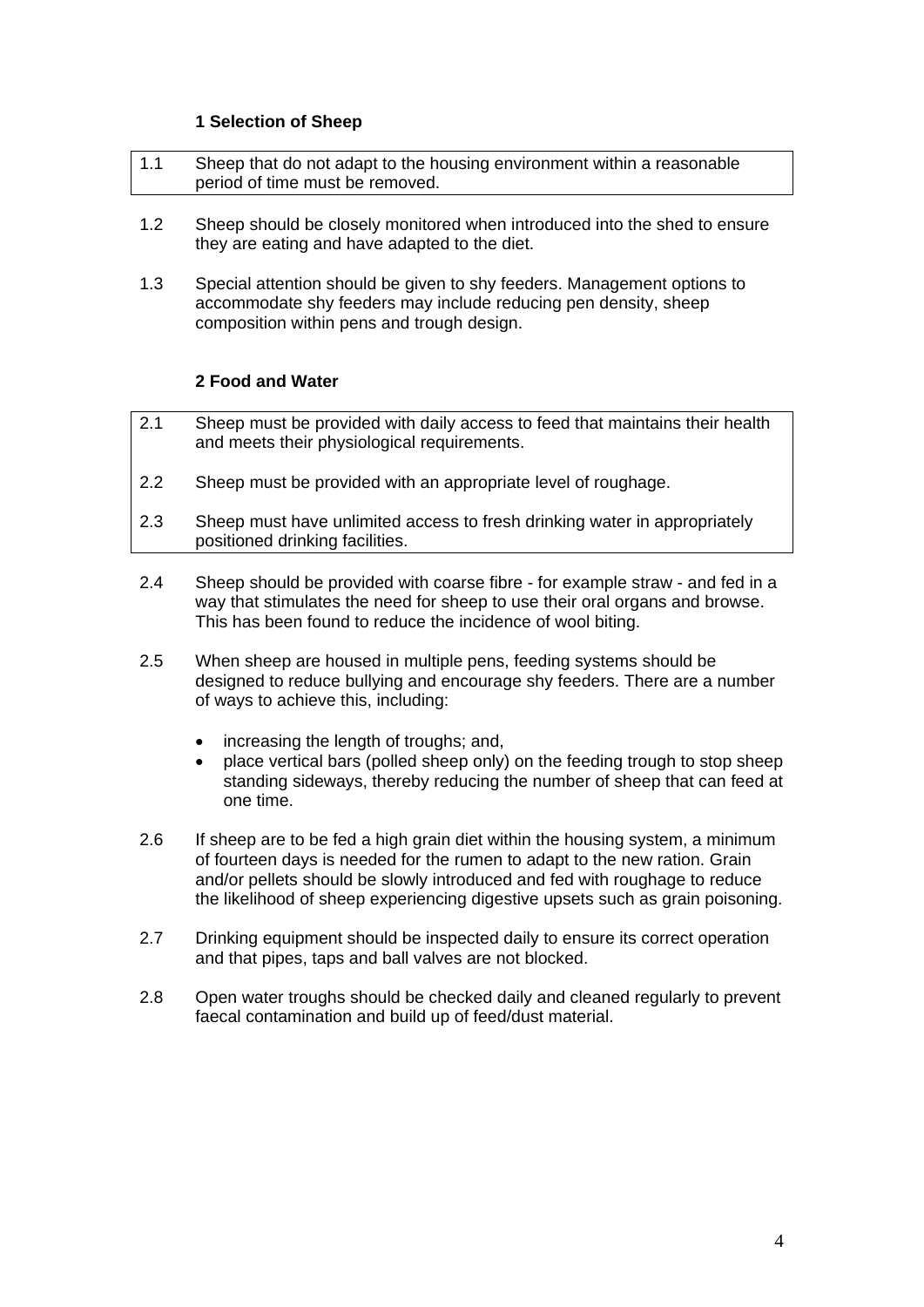## **3 Environment**

- 3.1 Housing systems must be designed to ensure effective ventilation, preventing the accumulation of harmful concentrations of gases.
- 3.2 Faeces and urine must not be permitted to accumulate to the stage where there is no clean area and dry area for sheep to lie down.
- 3.3 Lighting must be adequate to allow inspection of all sheep.
- 3.4 All housing must have fire prevention measures in place.
- 3.5 An appropriate emergency exit plan must be in place for both humans and animals.
- 3.6 Effective ventilation will assist in the removal of excessive heat, moisture, carbon dioxide, dust, noxious gases and infectious organisms from the environment.
- 3.7 Sheep within the housing system should be protected from feral and wild animals.
- 3.8 Shed flooring should be designed and maintained in a way that minimises slipping and the risk of injury.
- 3.9 Shed flooring should be designed and maintained in a way that reduces the build up of manure.
- 3.10 Natural or artificial light should be made available to all sheep for a minimum of 9 hours per day.
- 3.11 Sheep housing should not be subject to flooding and protected from other adverse weather conditions.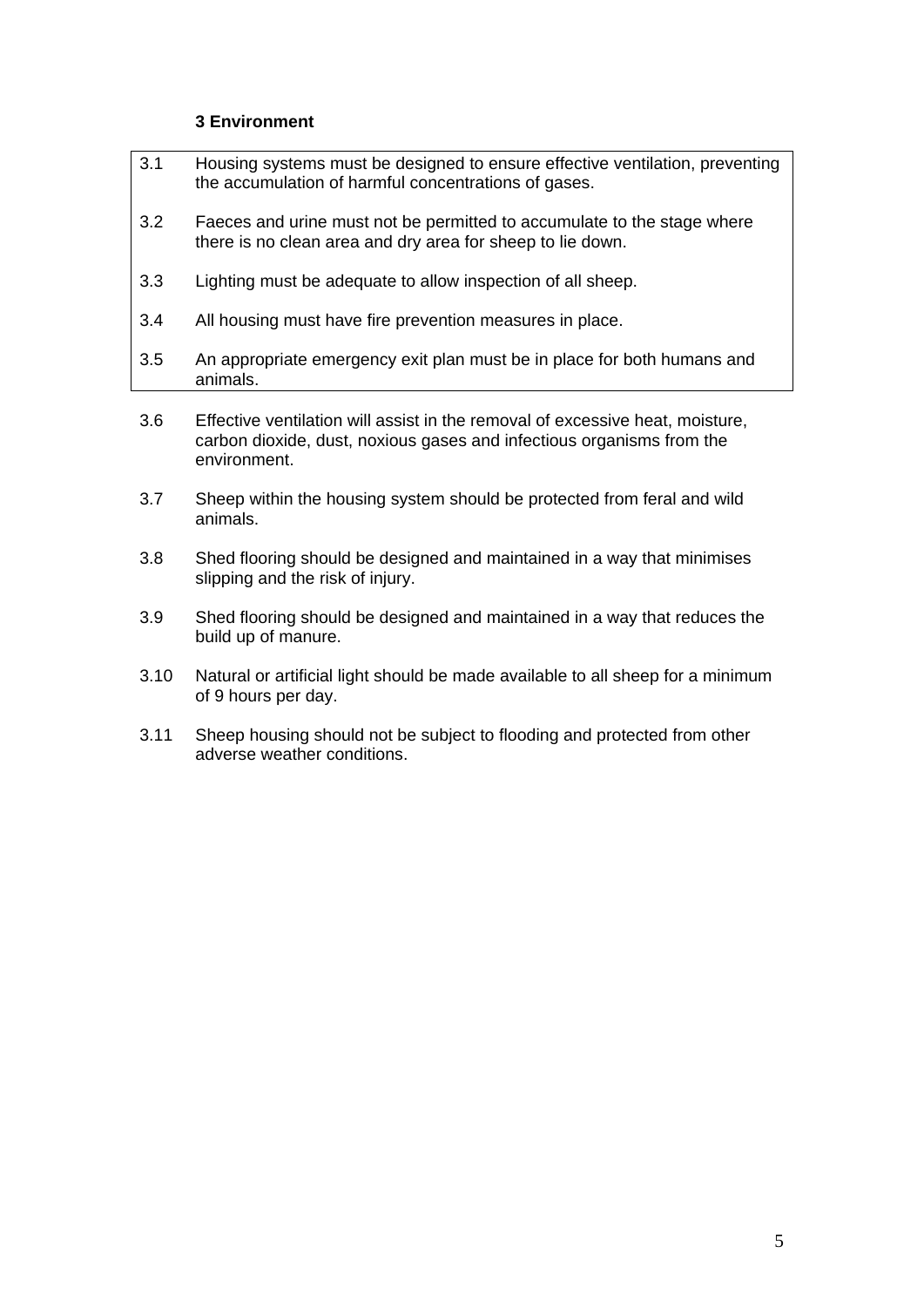## **4 Pen Design**

| 4.1 | Minimum space allowances for intensively housed sheep are:                                                                                             |                                                                                                                                                  |  |  |
|-----|--------------------------------------------------------------------------------------------------------------------------------------------------------|--------------------------------------------------------------------------------------------------------------------------------------------------|--|--|
|     | Pen                                                                                                                                                    | Space allowance (m <sup>2</sup> /head)                                                                                                           |  |  |
|     | Single                                                                                                                                                 | 0.9                                                                                                                                              |  |  |
|     | Multiple $<$ 8                                                                                                                                         | 0.9                                                                                                                                              |  |  |
|     | $8 - 15$                                                                                                                                               | 0.8                                                                                                                                              |  |  |
|     | 16-30                                                                                                                                                  | 0.6                                                                                                                                              |  |  |
|     | 31 or more                                                                                                                                             | 0.5                                                                                                                                              |  |  |
| 4.2 | Sheep housed in single pens must be able to see, hear, smell and touch<br>neighbouring sheep.                                                          |                                                                                                                                                  |  |  |
| 4.3 | Where sheep are housed in single pens solid paneling must not be used<br>between adjacent pens.                                                        |                                                                                                                                                  |  |  |
| 4.4 | Where sheep are housed in single pens paneling should be designed to<br>maximise visual, aural, olfactory and physical contact with neighboring sheep. |                                                                                                                                                  |  |  |
|     | <b>5 Management Practices</b>                                                                                                                          |                                                                                                                                                  |  |  |
| 5.1 |                                                                                                                                                        | Sheep must be inspected at least once per day.                                                                                                   |  |  |
| 5.2 | All sheep should be treated for internal and external parasites if required<br>before entering the housing system.                                     |                                                                                                                                                  |  |  |
| 5.3 |                                                                                                                                                        | All sheep should be vaccinated against Clostridial diseases and Caseous<br>I umphadopitic befere entering the beyoing outcom and given an annual |  |  |

- Lymphadenitis before entering the housing system and given an annual booster thereafter.
- 5.4 Foot paring should be undertaken as necessary.

### **6 Biosecurity**

- 6.1 When purchasing livestock, producers should require vendors supply a sheep health statement.
- 6.2 All new sheep being introduced into the housing system should be quarantined for at least seven days to ensure they are free of any condition that could spread to other sheep within the housing system.
- 6.3 Where possible, limit unnecessary movement of people into the housing system.
- 6.4 All stock feed should be free of contamination from livestock, vermin, wild birds, feral and domestic animals.
- 6.5 Sheep within the housing system should be protected from feral and wild animals to reduce the risk of the spread of disease.
- 6.6 A disease risk management plan should be in place to prevent the introduction of pests and diseases into the housing environment.